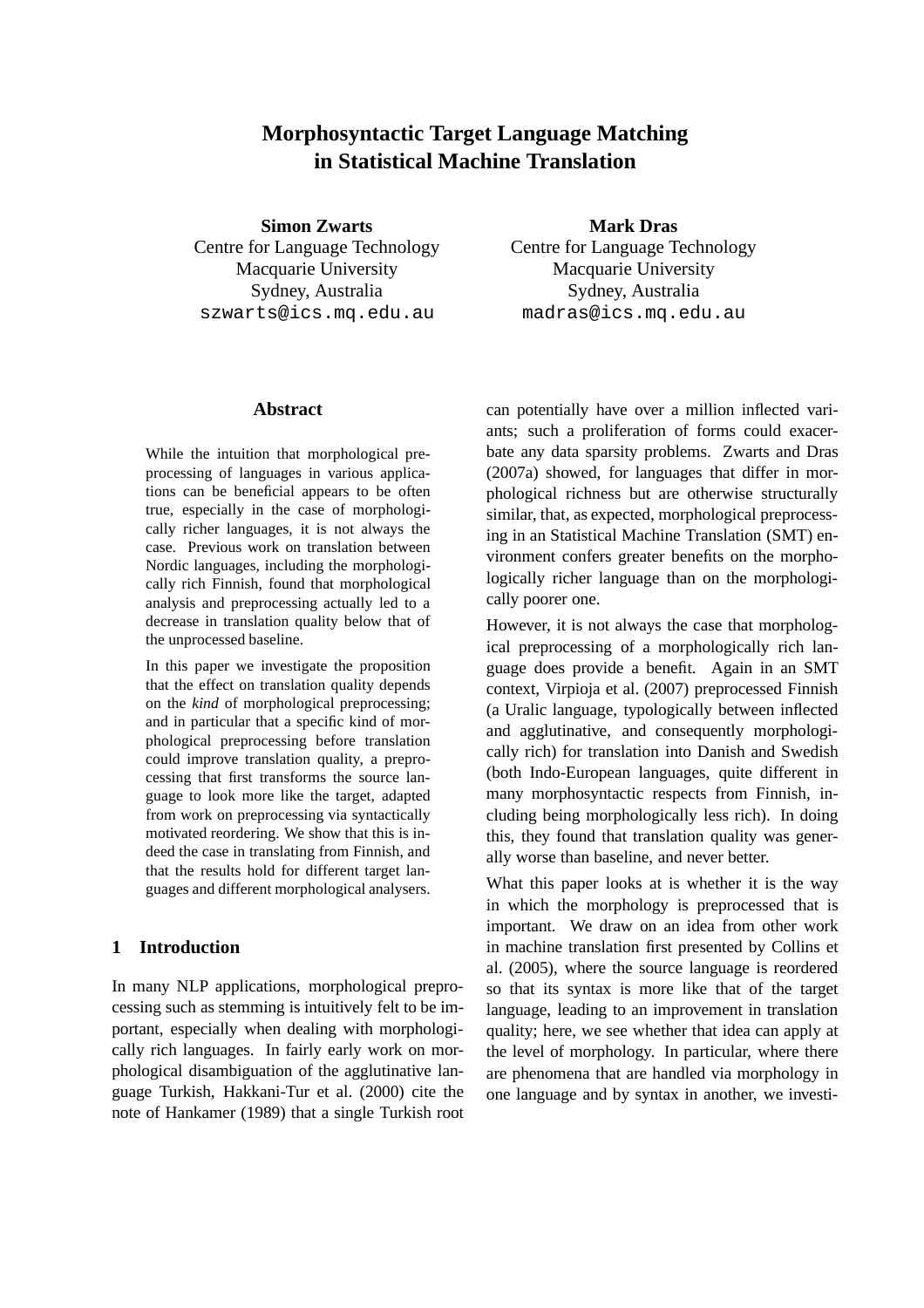gate whether an adaptation of this reordering idea can improve translation quality.

In Section 2 we briefly review relevant literature. In Section 3 we describe the important characteristics of Finnish, followed by various models for morphological preprocessing, including our method for transforming the morphology of the Finnish source to more closely match the target language. In Section 4 we discuss the results, and in Section 5 we conclude.

# **2 Literature Review**

### **2.1 Morphological Analysis**

So many systems make some use of morphological preprocessing, particularly stemming, that we only point to a few specific instances here. In the context of parsing, morphological preprocessing has been shown to be necessary for the agglutinative languages Korean (Han and Sarkar, 2002) and Turkish (Eryiğit and Oflazer, 2006). In SMT, use of morphological preprocessing has been fairly ad hoc. One quite systematic comparison of morphological preprocessing parameters was carried out by Sadat and Habash (2006) for the language pair Arabic-English; their approach was just to search the whole space of parameter combinations, rather than looking at any characteristics of the pairing of the specific languages. One earlier work looking at Czech-English, Al-Onaizan et al. (1999), did carry out morphological analysis that looked at characteristics of the pair of languages, transforming some Czech morphemes into pseudo-prepositions.

The specific work we cited in the Introduction as having found that morphological preprocessing did not help, that of Virpioja et al. (2007), used Morfessor, a morphological analyser for Nordic Languages, as a preprocessor. They built translation systems between the Nordic languages Danish, Finnish and Swedish. They found that using Morfessor's morphemes as translation units instead of words degraded SMT quality<sup>1</sup> for all six language pairs and language directions possible (four statistically significantly). They tried unsupervised learning techniques to decide when to use morphological information and when to use normal phrases; this helped the system, but did not manage to beat a normal Phrase-Based Statistical Machine Translation (PSMT) system using words as the most fine-grained translation units.

### **2.2 Source-Side Reordering as Preprocessing**

There are a number of different approaches to word reordering. It can be done based on rules over word alignment learnt statistically, for example Costa-Jussà and Fonollosa (2006). In this work an improvement in overall translation quality in a Spanish-English MT system was achieved by using statistical word classes and a word-based distortion model to reorder words in the source language. Reordering here is purely a statistical process and no syntactic knowledge of the language is used. Xia and McCord (2004) on the other hand use syntactic knowledge; they use pattern learning in their reordering system. In their work they parse and align sentences in the training phase and derive reordering patterns. From the English-French Canadian Hansard they extract 56,000 different transformations for translation. In the decoding phase they use these transformations on the source language. The main focus then is monotonic decoding. Both of these two cited works assume that explicitly matching the word order of the target language is the key.

The work that we draw on in this paper is that of Collins et al. (2005), which uses syntactically motivated rules based on clause restructuring. They define six hand-written rules for reordering source sentences in German for translation to English, which operate on the output of an automatic parser. The rules cover German phenomena such as the location of verbs, separable verb prefixes, negations and subjects, several of which represent long-distance relationships in German (e.g. where the inflected verb is in second position in the clause and its uninflected dependendent verbs are at the end of the clause). The approach has also been applied successfully to Dutch-English (Zwarts and Dras, 2007b) and Chinese-English (Wang et al., 2007), among others.

Zwarts and Dras (2007b) found that there are at least two sources of the translation improvement: one is the explicit matching of target language syntax, while the other is the moving of heads and depen-

 $<sup>1</sup>$ Tables 6 and 7 in their paper</sup>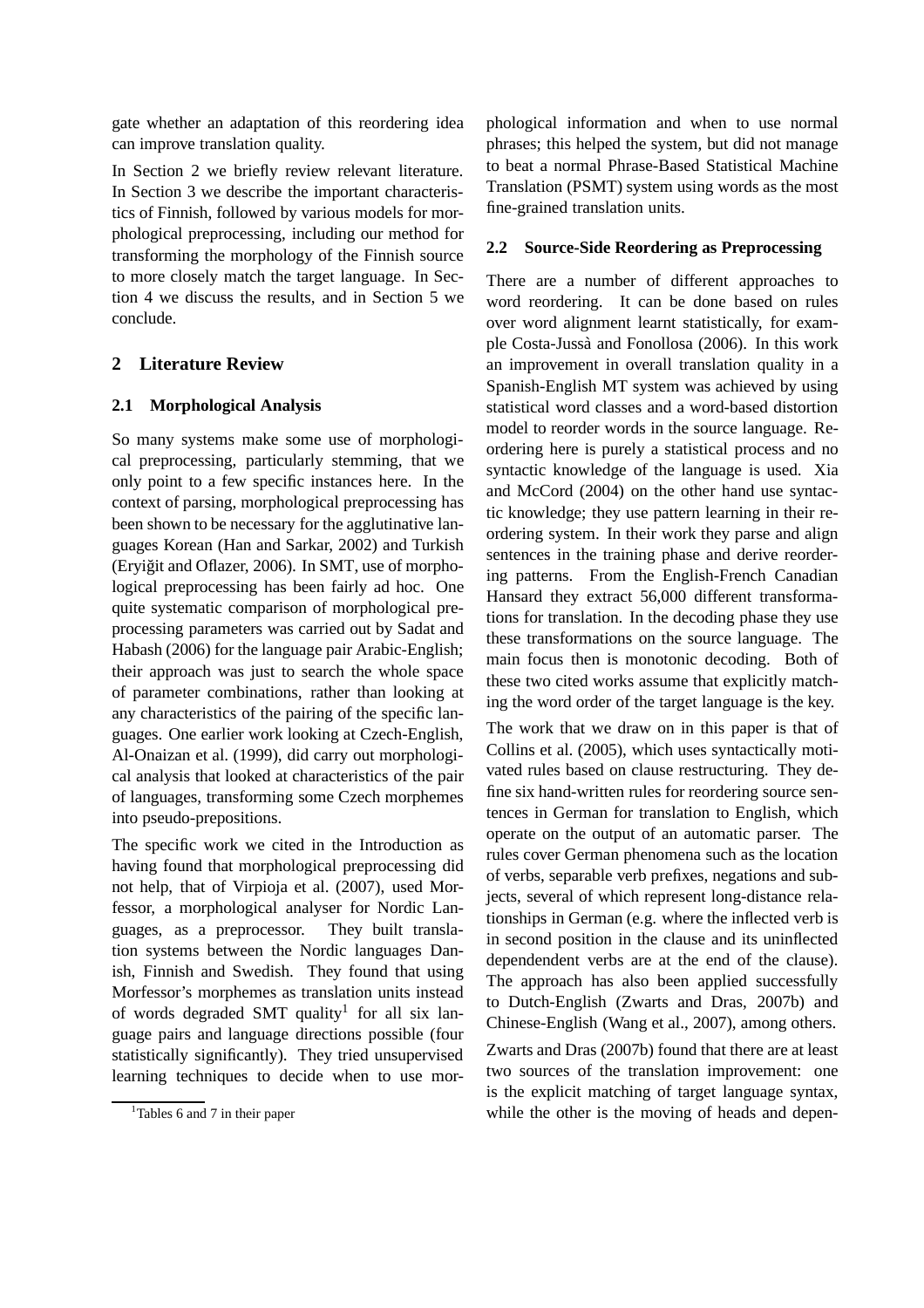dants closer together to take advantage of the phrasal window of PSMT.

# **3 Morphological Target Language Matching**

### **3.1 Languages**

Taking the work of Virpioja et al. (2007) as a broad starting point, we use Finnish as our source language. As noted above, Finnish is part of the Finno-Ugric branch of the Uralic language family rather than part of the majority Indo-European family, and compared to languages like English is very rich in morphology. Finnish has fifteen noun cases: four grammatical cases, six locative cases, two essive cases and three marginal cases. It has three verb moods and on the imperative mood Finnish marks: 1st, 2nd or 3rd person, singular or plural, definite or indefinite and positive or negative. Verbs can have a morphological perfect, present or future tense. Finnish needs morphological agreement between words, for example noun and adjective agreement. All of this morphology is purely postfixing. The case system, which will be the focus in this paper, is described in more detail in Table 1.

For our main target language we use English, which is morphologically not at all a rich language. As a supplementary target language, to check results for Finnish-English, we use Dutch, which is morphologically quite similar to English, in terms of quantity and type of inflection.

## **3.2 Models**

We hypothesise that an important reason for a gain in translation quality when using morphological preprocessing is the matching of the morphology and syntax of the target language. As in the work described in Section 2.2, where the source language was made to look more like the target language by applying grammatical rules, now we want to do this on a morphological level. As comparisons, we design several models which all differ in the fact that they have a different way of preprocessing the text.

To obtain morphological analyses we use Connexor<sup>2</sup>

(Tapanainen and Järvinen, 1997) and Morfessor $3$ (Creutz et al., 2005) for Finnish. Connexor provides a per-word morphological analysis and it provides the stem of the tokens. Connexor indicates the Part-Of-Speech (POS) and depending on that other information. For example for a noun it gives the case, and whether it is singular or plural. It does not indicate morpheme boundaries; however, since it provides stems, boundaries are recoverable if the token in question has multiple stems. Connexor also provides other parse information, but since we are interested in morphology in this paper, we only use the morphological information seen in the previous example. Morfessor, on the other hand, only indicates morpheme boundaries and indicates per morpheme whether this morpheme is a suffix or a stem. Figure 1 shows an example of the first line in the Europarl Corpus.

We build models with different amounts of preprocessing, and different types of preprocessing, and investigate their effects: four models based on Connexor output, one straight PSMT baseline model, and two models based on Morfessor output. We first define the main model of interest, where the morphology of the source language is mapped to the morphology and syntax of the target language. Then as comparisons we look at baselines with no morphology, preprocessing with full morphology, and preprocessing with word stems only, both with compounds and without.

**Model C1 - Noun Case matching** This is the model with specific morphological matching to the target language. Finnish has many different noun cases, while the case system has almost completely disappeared in English and Dutch, as only the pronouns still exhibit some vestiges of a case system. Finnish however has many cases, even compared to other European languages which still have case systems (for example German, Greek etc.). A lot of cases in Finnish fall in the group of locative case, which is to indicate how the noun is located. In English and Dutch this is usually expressed with prepositions.

The preprocessing steps are then as follows:

<sup>2</sup>http://www.connexor.com

<sup>3</sup>http://www.cis.hut.fi/projects/morpho/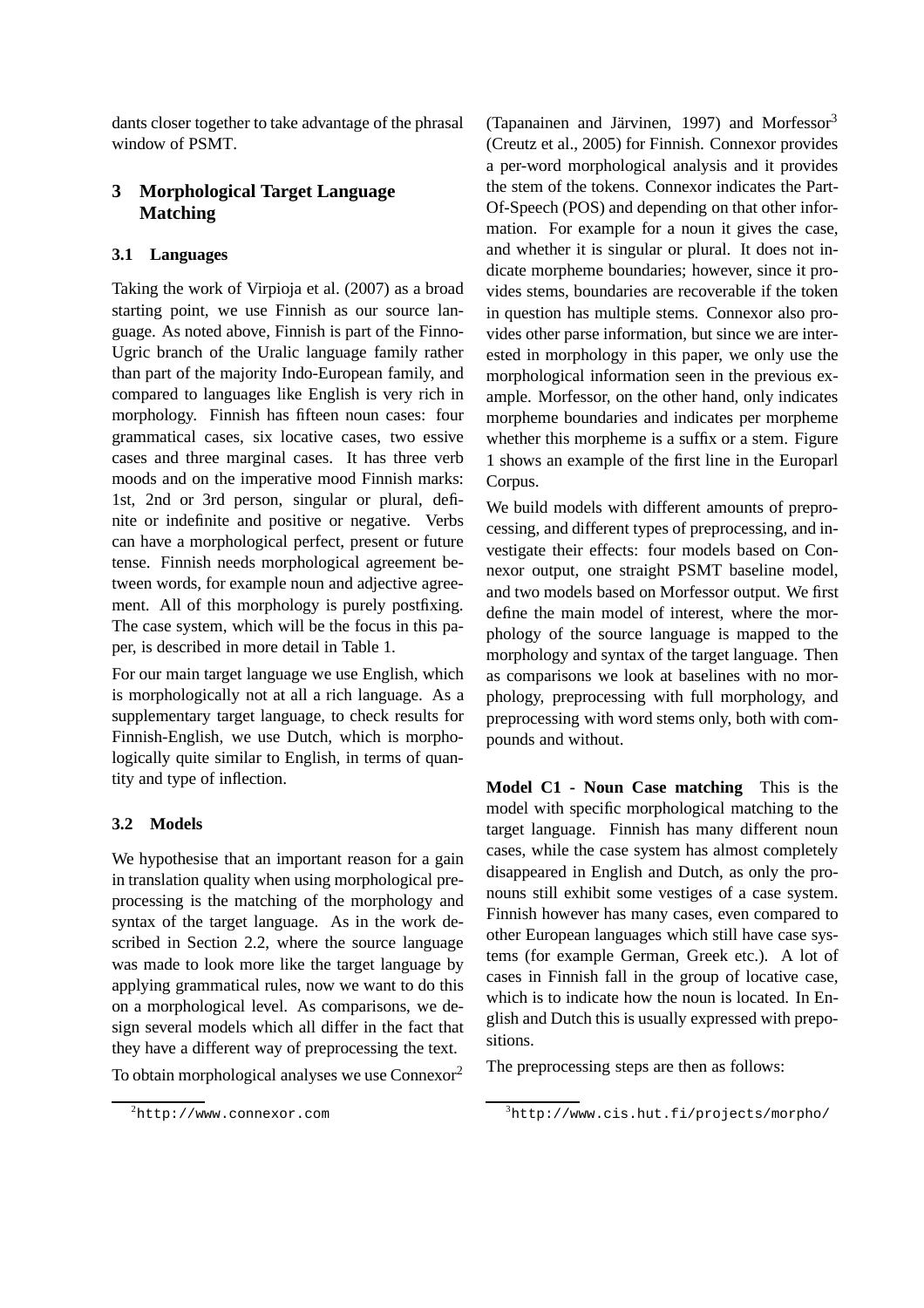| <b>Finnish cases</b>               |                     |                   |               |                      |  |  |  |
|------------------------------------|---------------------|-------------------|---------------|----------------------|--|--|--|
| Case                               | <b>Suffix</b>       | English prep.     | <b>Sample</b> | <b>Translation</b>   |  |  |  |
| <b>Grammatical</b>                 |                     |                   |               |                      |  |  |  |
| nominatiivi (nominative)           |                     |                   | talo          | house                |  |  |  |
| genetiivi (genitive)               | -n                  | of                | talon         | of (a) house         |  |  |  |
| akkusatiivi (accusative)           | $-$ or $-n$         | ٠                 | talo or talon | house                |  |  |  |
| partitiivi (partitive)             | $-(t)a$             |                   | taloa         | house (as an object) |  |  |  |
| Locative (internal)                |                     |                   |               |                      |  |  |  |
| inessiivi (inessive)               | -ssa                | in                | talossa       | in $(a)$ house       |  |  |  |
| elatiivi (elative)                 | -sta                | from (inside)     | talosta       | from (a) house       |  |  |  |
| illatiivi (illative)               | -an, -en, etc.      | into              | taloon        | into (a) house       |  |  |  |
|                                    | Locative (external) |                   |               |                      |  |  |  |
| adessiivi (adessive)               | $-11a$              | at, on            | talolla       | at (a) house         |  |  |  |
| ablatiivi (ablative)               | -lta                | from              | talolta       | from (a) house       |  |  |  |
| allatiivi (allative)               | -lle                | to                | talolle       | to (a) house         |  |  |  |
| <b>Essive</b>                      |                     |                   |               |                      |  |  |  |
| essiivi (essive)                   | -na                 | as                | talona        | as a house           |  |  |  |
| (eksessiivi; dialectal) (exessive) | -nta                | from being        | talonta       | from being a house   |  |  |  |
| translatiivi (translative)         | -ksi                | to (role of)      | taloksi       | to a house           |  |  |  |
| <b>Marginal</b>                    |                     |                   |               |                      |  |  |  |
| instruktiivi (instructive)         | -n                  | with (the aid of) | taloin        | with the houses      |  |  |  |
| abessiivi (abessive)               | -tta                | without           | talotta       | without (a) house    |  |  |  |
| komitatiivi (comitative)           | -ne-                | together (with)   | taloineni     | with my house $(s)$  |  |  |  |

Table 1: Finnish Case system, taken from Wikipedia. (http://en.wikipedia.org/wiki/Finnish\ \_grammar)

|          | Finnish: istuntokauden uudelleenavaaminen         |
|----------|---------------------------------------------------|
|          | Connexor: Lemma='istunto kausi' Morpho='N SG GEN' |
|          | Lemma='uudelleen avata' Morpho='V ACT INF4 NOM'   |
|          | Morfessor: istu/STM n/SUF tokauden/STM            |
|          | uude/STM lle/SUF en/SUF avaam/STM in/SUF en/SUF   |
| English: | resumption of the session                         |

Figure 1: Morphological Output from Connexor and Morfessor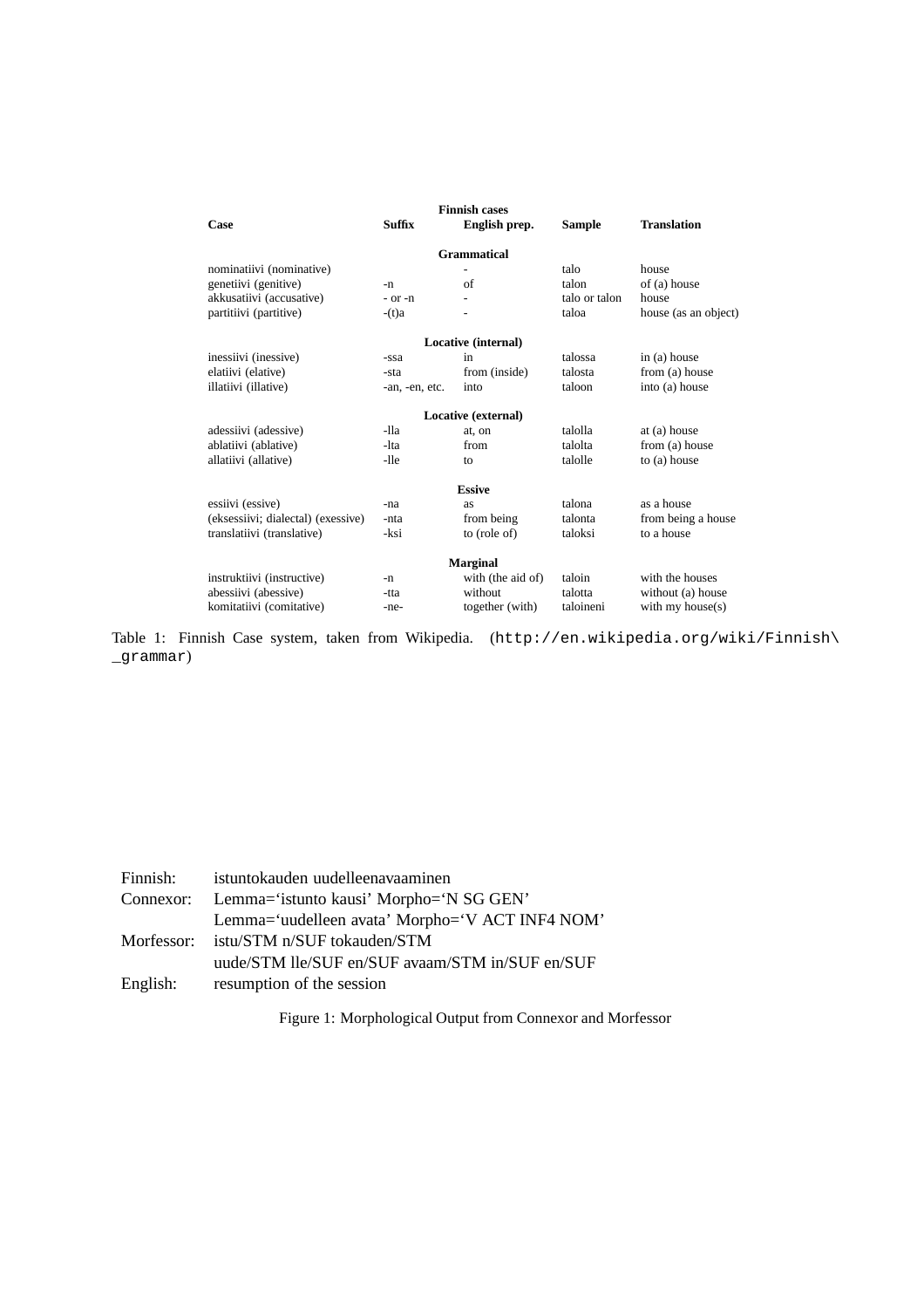- 1. For every token in the sentence we retrieve the POS and case information.
- 2. For every token marked as N (noun) we replace this token by its stem.
- 3. For every token marked as N we replace all tokens directly preceding the noun by its stem if this token shares the same case marker as the noun.
- 4. We insert before each initial token in Step 3 a token marking the case.

To explain: To make the Finnish more like the target language, we need to remove case morphology from the noun itself as the target language does not have cases morphologically marked. Therefore in Step 2 we replace the token by its stem. Because Finnish is a language with agreement, if a token has a noun case, other tokens in agreement with this noun (for example adjectives) need to undergo the same case-morphology removal step; this is Step 3. Finally in the last step we need to insert a token, providing the information of case as a separate token. Usually, this will result in being translated as a preposition. This information is represented in a token before the actual noun, matching the English word ordering where the preposition is positioned before the noun. We chose to introduce this token as  $-T$ - $\langle \text{case} \rangle$  so that for a genitive case, for example, we introduce the token -T-GEN. Investigation shows that in this way there is no clash between these tokens and Finnish vocabulary. An example is provided in Table 2, showing the original Finnish, the preprocessed variant and an English reference.

We note that in general we would not expect this to move related morphemes into or out of the phrasal window used in PSMT, thus we would not expect to gain anything as a consequence of this source of translation improvement described in Zwarts and Dras (2007b). However, the other source of improvement, the explicit matching of the target language, is still possible.

**Model C2 - Full morphological preprocessing** Part of our hypothesis is that it is not full morphological preprocessing which will bring the most improvement of translation quality, but rather the

morphological matching of the target language; so we construct a full preprocessing model for comparison. For our full morphological preprocessing model, we replace every token by its stem and insert after every token a token indicating morphology. For example the Finnish word *istuntokauden* ('resumption', from Figure 1) with Lemma='istunto kausi' and Morpho='N SG GEN' will result in the three tokens: *istunto kausi N-SG-GEN*. This is the same basic approach as that of Virpioja et al. (2007).

**Model C3 - Stem Only - Compounds** In this model we investigate the effects of having no morphology in Finnish at all. Because Finnish is morphologically much richer than English, there are many more individual tokens in Finnish with the same base stem, while in English translation often only one token is there to express this concept. To make the Finnish language less sparse, and make it possible to do a more reliable alignment estimation from which we calculate probabilities for Finnish to English, we only use stems. For example, the Finnish word *vaunu* ('car') can take many different surface realisations depending on morphology (*vaunut, vaunuilla, vaunuja, vaunujen, vaunujensa* etc.). Without morphological preprocessing these are entirely different tokens. We map all these tokens onto the same base stem *vaunu*, so the probability estimation for *car* and *vaunu* should be more accurate. In this model we leave compounds (for example compound nouns) as one token. The word *istuntokauden* results in the token *istuntokausi*.

**Model C4 - Stem Only - Compounds separated** This model aims to investigate the effect of compound splitting with stemming. This model is similar to the previous model, Model C3, except now we do split compounds. The word *istuntokauden* results in the two tokens *istunto* and *kausi*.

Koehn (2003) shows that compound splitting in Machine Translation (MT) is superior to leaving compounds intact. However, for completeness we include both models.

**Model B - Baseline, no morphological preprocessing** Here we just use the straight PSMT output, taking the original source as the input.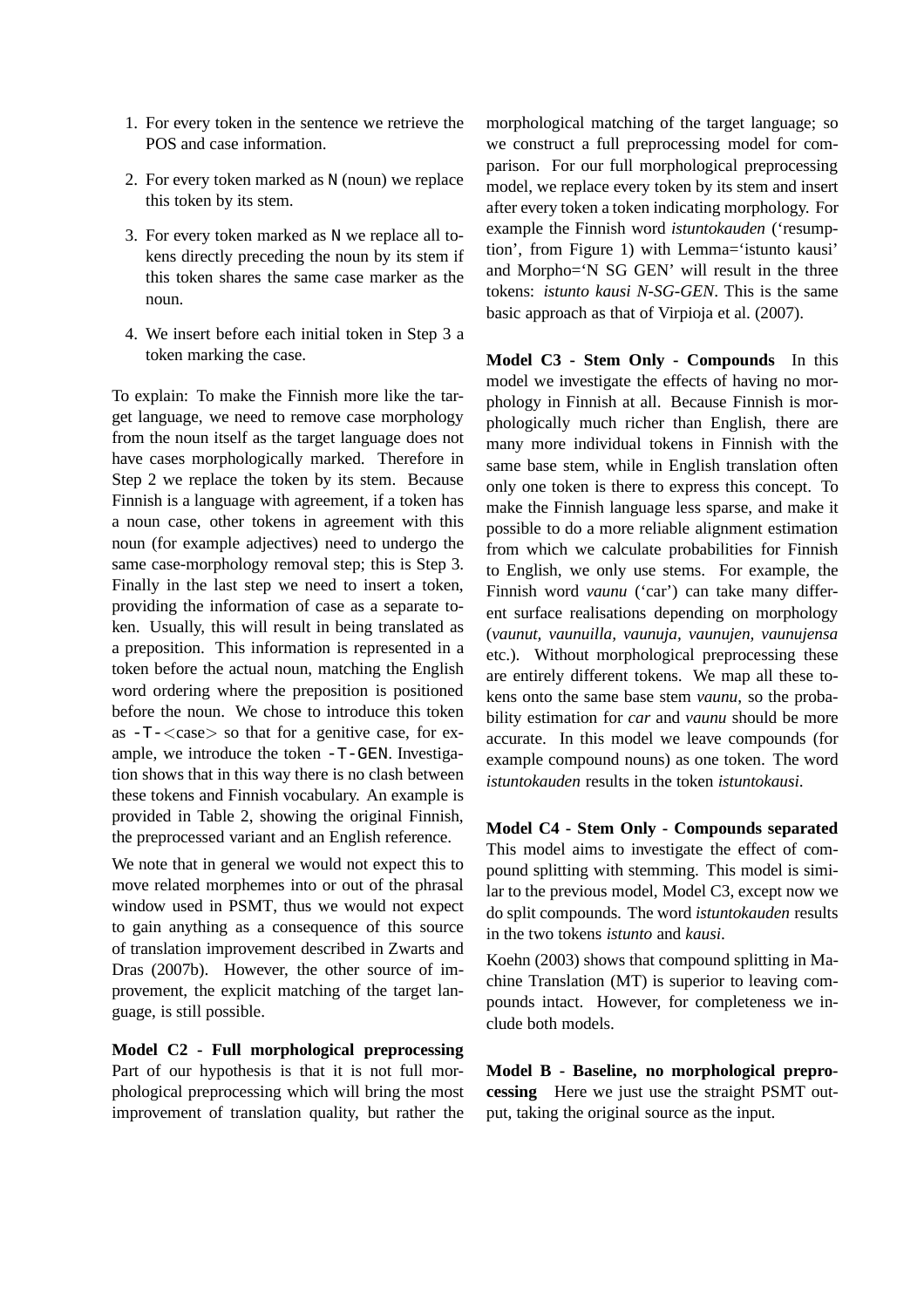| <b>Original Finnish</b>                                                             | istuntokauden uudelleenavaaminen                                                                                         |  |  |
|-------------------------------------------------------------------------------------|--------------------------------------------------------------------------------------------------------------------------|--|--|
| <b>Case Isolated Finnish</b>                                                        | -T-GEN istuntokausi uudelleenavaaminen                                                                                   |  |  |
| <b>English Reference</b>                                                            | resumption of the session                                                                                                |  |  |
| <b>Original Finnish</b><br><b>Case Isolated Finnish</b><br><b>English Reference</b> | äänestimme - T-ELA asia - T-GEN keskustelu jälkeen<br>äänestimme asiasta keskustelun jälkeen<br>we then put it to a vote |  |  |
| <b>Original Finnish</b>                                                             | -T-INE ensimmäinen käsittely tekemämme -T-NOM tarkistusehdotus                                                           |  |  |
|                                                                                     | on otettu -T-POSS:SG1 mieli kiitettävästi huomioon                                                                       |  |  |
| <b>Case Isolated Finnish</b>                                                        | ensimmäisessä käsittelyss tekemämme tarkistusehdotukset                                                                  |  |  |
|                                                                                     | on otettu mielestäni kiitettävästi huomioon                                                                              |  |  |
| <b>English Reference</b>                                                            | our amendments from the first reading have i believe been taken                                                          |  |  |
|                                                                                     | into account very satisfactorily                                                                                         |  |  |
|                                                                                     |                                                                                                                          |  |  |

Table 2: Noun Case Matching

**Model M1 - Noun Case matching** We also experimented with a different type of morphological information, to see if our findings still held up. Morfessor, as discussed, provides different information from Connexor. The baseline model (Model B) is the same for the Connexor models and the Morfessor models since in both cases it does not have any preprocessing. Other models are designed to target different morphological analysis.

This model is targeted to be the Morfessor equivalent of Model C1 for Connexor. The morphological preprocessing is targetted to match the morphology of the target language. As in the Connexor model we target the elaborate locative case system in the Finnish language. We identify which morphological suffixes are responsible for indicating a noun case. These morphemes $4$  are the only morphemes treated. By default we leave a token unchanged by the preprocessing algorithm. However if one of these morphemes appears in the token, we delete this morpheme from the token (with all its doubles, because we assume these are there for agreement reasons) and put that morpheme in front of the token we are preprocessing. On the suffix we leave the suffix identifier attached so these tokens do not clash with other words in the Finnish vocabulary.

For example:

*istuntokauden uudelleenavaaminen*

turns into:

*n*/SUF *istutokauden lle*/SUF *en*/SUF *uudeavaamin*

**Model M3 - Stemmed** This model is the Morfessor equivalent of Connexor model C3. We directly input the output from Morfessor into the PSMT system. Morfessor identifies the different morphemes in the different tokens. For each morpheme Morfessor identifies whether it is a suffix or a stem morpheme. We leave this identifier attached to the morpheme.

For example:

*istuntokauden uudelleenavaaminen*

turns into:

*istu*/STM n/SUF *tokauden*/STM *uude*/STM *lle*/SUF *en*/SUF *avaam*/STM *in*/SUF *en*/SUF

### **3.3 Data**

We use as our data the Europarl corpus, language pairs Finnish-English and Finnish-Dutch. In both

<sup>4</sup>The complete list is: n/SUF, ssa/SUF, sta/SUF, en/SUF, an/SUF, lla/SUF, lta/SUF, lle/SUF, na/SUF, nta/SUF, ksi/SUF, tta/SUF, ne/SUF. See Table 1 for how these suffixes are acquired.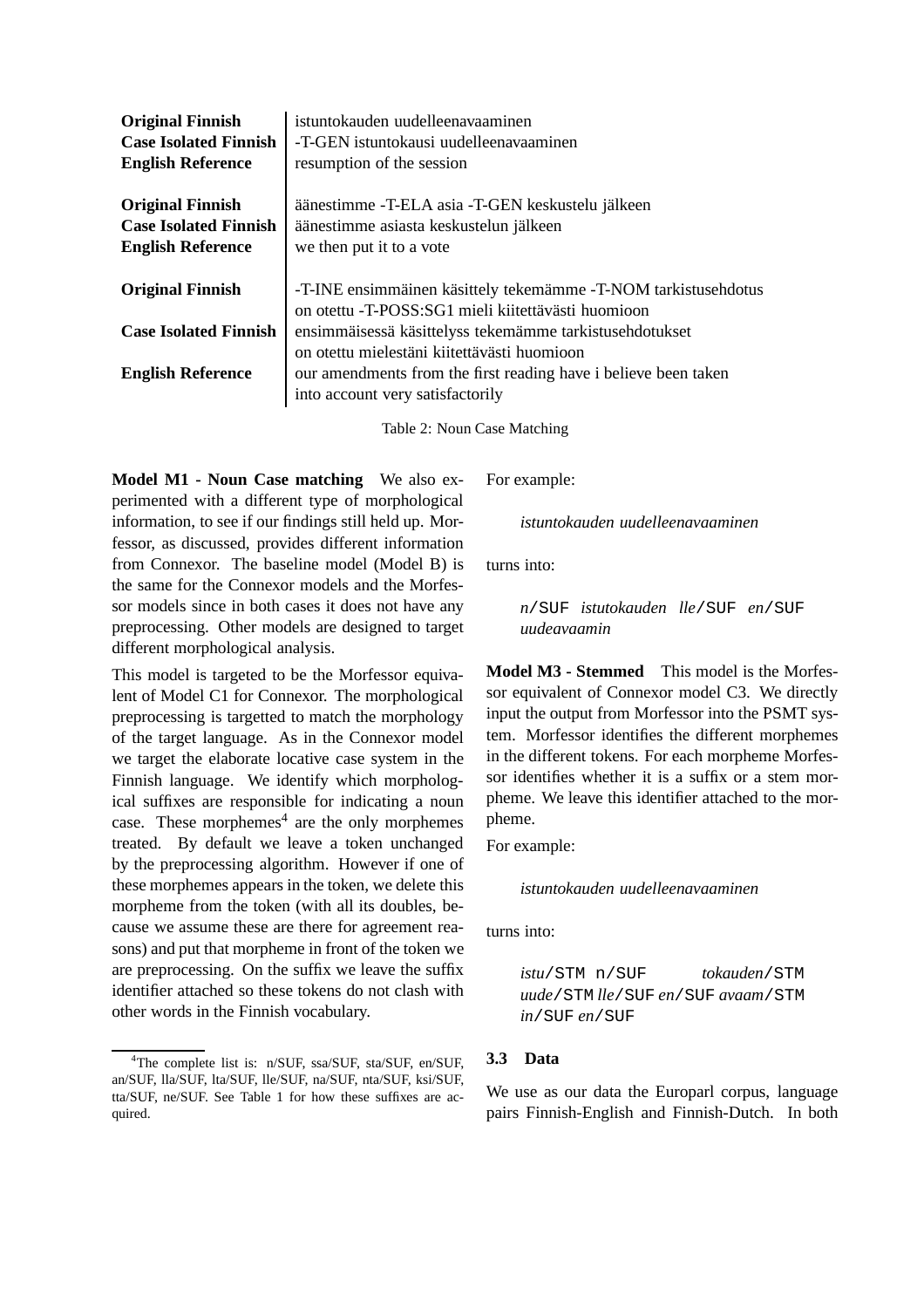cases the baseline is a normal sentence-aligned corpus, which is trained with GIZA++. After this training, the phrases are derived via the standard method described in the Pharaoh manual (Koehn, 2004). The language model is trained on Europarl text only and is an n-gram language model. We use Pharaoh to translate a test set of 10k sentences while we have 774k sentences in the training corpus.

The same approach is used for the various other models, with the text passed to GIZA++ and Pharaoh being the preprocessed version of the source. As Virpioja et al. (2007), we do not perform Minimum Error Rate Training (MERT) (Och, 2003) or optimise variables.

**4 Results and Discussion**

The results, expressed in BLEU points, are shown in Table 3 for Finnish to English. For the translations to Dutch with the Connexor models, results are shown in Table 4, which follow the trends of the English models.

First of all, we note that the the poor performance of the full morphological analysis using Morfessor, Model M3, relative to the baseline, confirms the findings of Virpioja et al. (2007).

However, as can be seen from the tables, it is possible to outperform the baseline, but only where the specially targetted morphological analysis has been performed. This is true both where the morphological analysis has been done using Connexor (Model C1) and where it has been done using Morfessor (Model M1). All of the other preprocessings perform worse. This result also carries over to Dutch.

We had a closer look at Model B and Model C1, the baseline and the model with special targetted morphological analysis. Table 5 shows how the BLEU score is calculated for the baseline and the model where morphology has improved translation quality. We can see that in fact the token-for-token translation quality is not that different. The brevity penalty is what is responsible for most of the gain, which suggests that the original baseline is undergenerating words.

It is possible that the large brevity penalty is

| Finnish                                   | to English |
|-------------------------------------------|------------|
| B. Original (baseline)                    | 0.1273     |
| Connexor                                  |            |
| C <sub>1</sub> . Noun Case Isolated       | 0.1443     |
| C <sub>2</sub> . Stemmed, separate morph. | 0.1082     |
| C <sub>3</sub> . Stemmed                  | 0.1060     |
| C4. Stemmed and de-compounded             | 0.1055     |
| Morfessor                                 |            |
| M1. Noun Case Isolated                    | 0.1312     |
| M <sub>3</sub> . Stemmed                  | 173        |

Table 3: BLEU scores for different morphological analysis

| <b>Finnish</b>                      | to Dutch |
|-------------------------------------|----------|
| B. Original (baseline)              | 0.132    |
| Connexor                            |          |
| C <sub>1</sub> . Noun Case Isolated | 0.138    |
| C2. Stemmed, separate morph.        | 0.089    |
| C <sub>3</sub> . Stemmed            | 0.101    |
| C4. Stemmed and de-compounded       | 0.102    |

Table 4: BLEU scores for different morphological analysis

|                        | <b>Model B</b> | <b>Model C1</b> |
|------------------------|----------------|-----------------|
| 1-gram                 | 0.5167         | 0.4945          |
| $2$ -gram              | 0.2276         | 0.2135          |
| 3-gram                 | 0.1114         | 0.1029          |
| 4-gram                 | 0.0564         | 0.0500          |
| <b>Brevity Penalty</b> | 0.7717         | 0.9453          |
| Bleu                   | 0.1273         | 0.1443          |

Table 5: Decomposition of BLEU scores for Model B and Model C1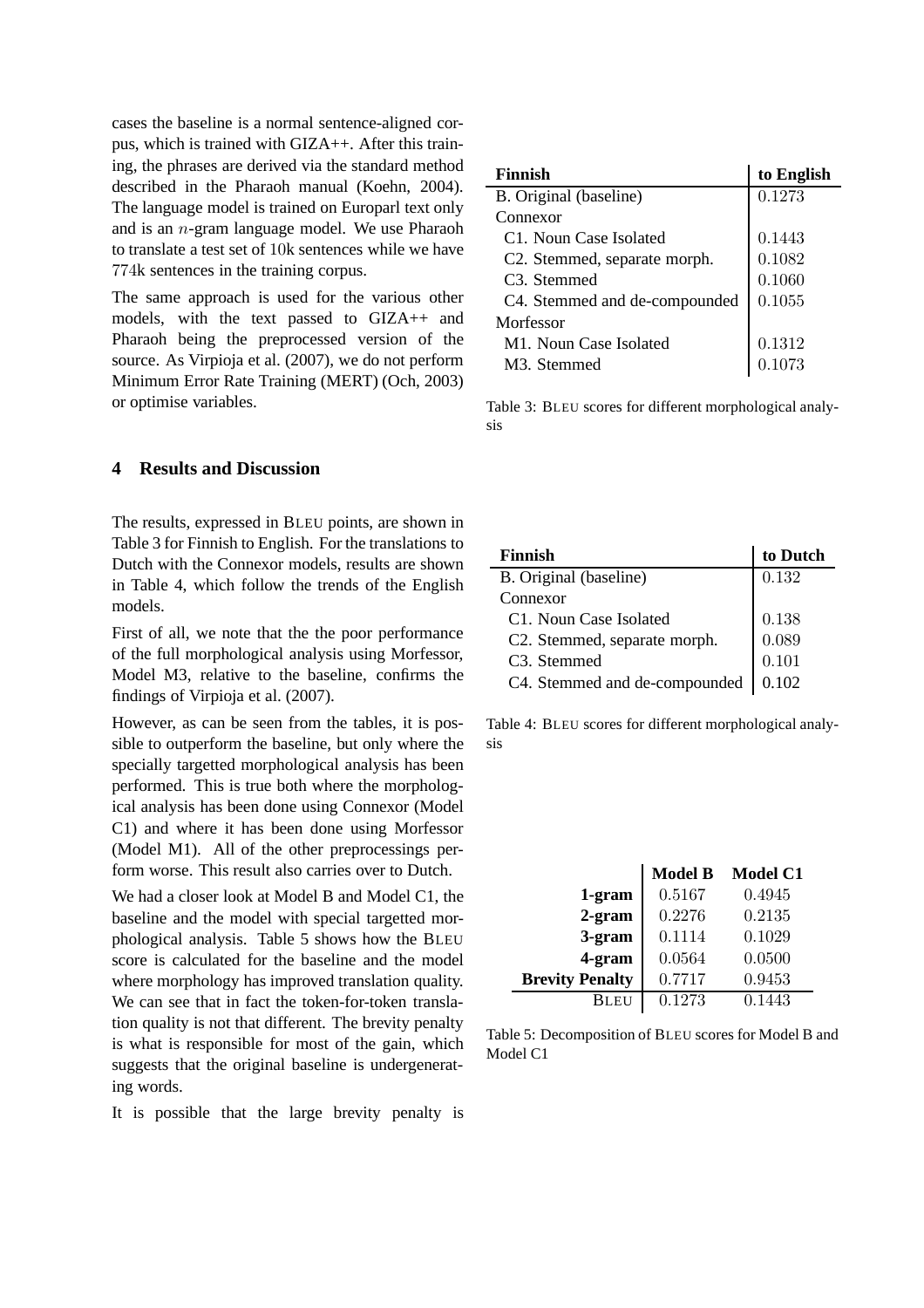a consequence of not carrying out MERT.<sup>5</sup> Och (2003) notes that using standard optimisation criteria (rather than optimising for BLEU score) can "prefer shorter translations which are heavily penalized by the BLEU and NIST brevity penalty". However, all of the models are comparable, being implemented without MERT, so they are all affected in the same way.

In attempting to understand it, we note that what the morphological preprocessing has achieved is to generate more correct words. We can conclude that in the normal (baseline) translation the problem is not so much to find the right translation for the words: even when morphology is attached the decoder still manages to find right translations, but fails to decode that part of information with morphology holds by itself.

Even PSMT is based on underlying token-to-token translation tools. Although the phrases can handle translation of multiple tokens to multiple tokens, the most common ways to derive these phrases are still based on single token to token probability estimation. GIZA++, which is used for phrase extraction, needs fertility to translate one token to multiple tokens in the target language. In our Finnish corpus, every sentence has on average 14.0 tokens per sentences against 20.3 for English. With the model C1's preprocessed text (see Table 2) we have on average 18.4 tokens per sentence, which is much closer to the target language. So an explanation is that this closer matching of language sizes has led to this difference.

### **5 Conclusion**

We have investigated whether the idea of reordering as preprocessing carries over to the interface between morphology and syntax. We have compared this to a series of models covering a range of morphological preprocessing, and shown that among these the reordering model, restructuring the morphology of the source language to look more like the target language, works the best, and is in fact the only model to outperform the baseline. In particular this model outperforms the model based on previous work where it is full morphological information

that is added in the preprocessing step. These results hold across the target languages English and Dutch, and for two different morphological analysers.

In terms of future work, Section 4 raised the issue of MERT; the next step will involve looking at the effect, if any, of this. With respect to directions subsequent to this, the work in this paper targetted only one particular phenomenon on the interface of morphology and syntax, the correspondence of locative cases in Finnish to prepositions in English and Dutch. There are many potential other phenomena that could also be captured, and possibly combined with a broader class of reorderings, an area for future investigation. In addition, our work did not use any of the unsupervised learning methods that Virpioja et al. (2007) used to decide when to use morphological analysis, which for them improved results (although only up to the baseline); there would be scope to apply a similar idea here as well, perhaps adapting the work of Zwarts and Dras (2008) in identifying situations where syntactic reordering has led to a worse translation in the case of an individual sentence.

#### **6 Acknowledgements**

We would like to thank Tuomo Kakkonen, for helping us with Finnish advice and for supplying us with an automated morphological markup of our training text.

#### **References**

Yaser Al-Onaizan, Jan Curin, Michael Jahr, Kevin Knight, John Lafferty, Dan Melamed, Franz-Josef Och, David Purdy, Noah A. Smith, and David Yarowsky. 1999. Statistical machine translation, final report, JHU Workshop, Dec.

Michael Collins, Philipp Koehn, and Ivona Kucerova. 2005. Clause restructuring for statistical machine translation. In *Proceedings of the 43rd Annual Meeting of the Association for Computational Linguistics (ACL)*, pages 531–540, Ann Arbor, Michigan, June.

Marta R. Costa-Jussà and José A. R. Fonollosa. 2006. Statistical Machine Reordering. In *Proceedings of the 2006 Conference on Empirical Methods in Natural Language Processing*, pages 70–76.

Mathias Creutz, Krista Lagus, Krister Lindén, and Sami Virpioja. 2005. Morfessor and Hutmegs: Unsuper-

<sup>&</sup>lt;sup>5</sup>Thanks to an anonymous reviewer for this suggestion.